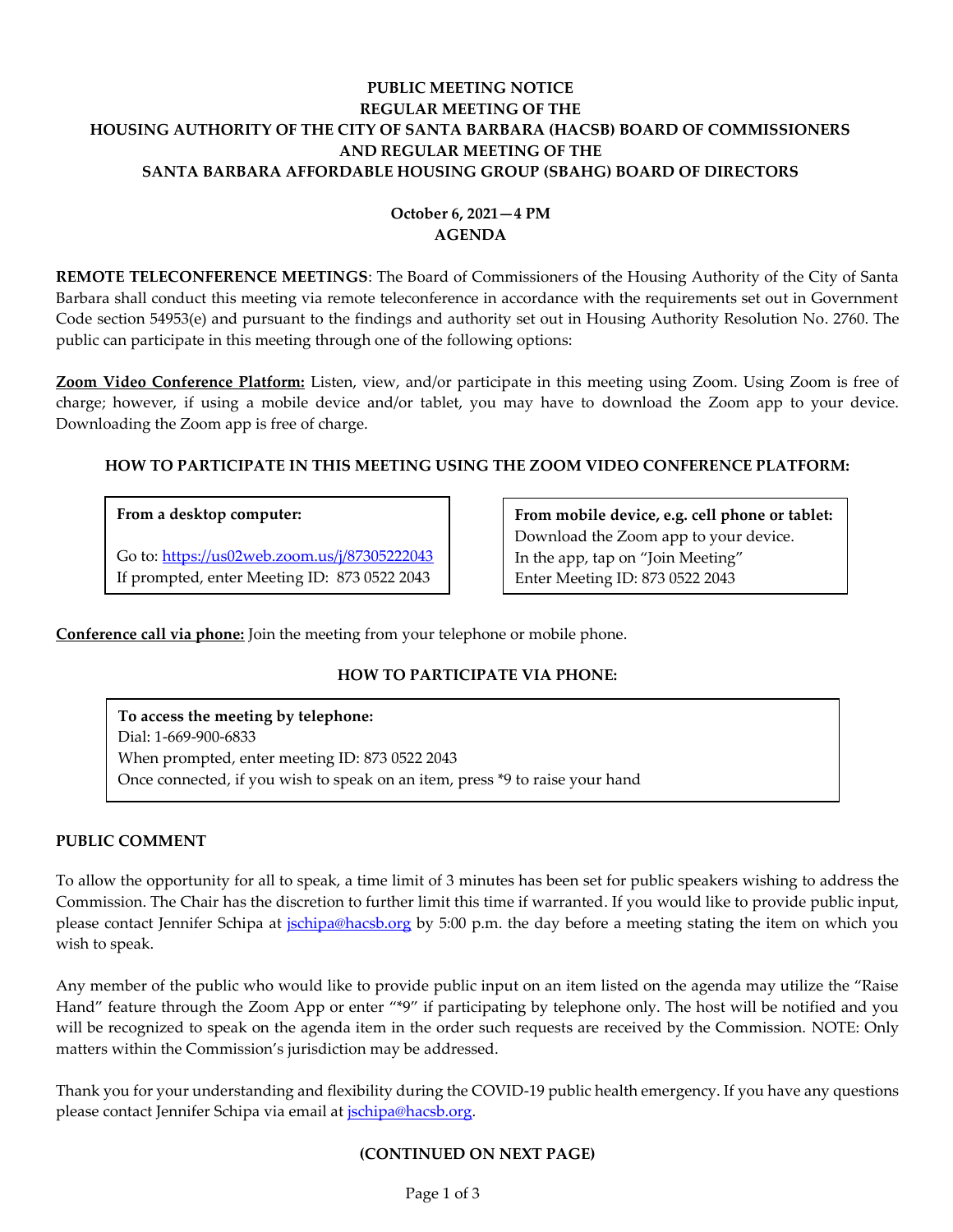|  | <b>Roll Call</b> |             |  |
|--|------------------|-------------|--|
|  | Faulstich        | Rowell      |  |
|  | Fenger           | Wheatley    |  |
|  | Muñoz            | <b>Boss</b> |  |

**II. Public Comment** – Any member of the public may address the Housing Authority Commission and SBAHG Directors for up to three minutes on any subject within the jurisdiction of the Housing Authority and/or SBAHG that is not scheduled for a public discussion before them. The total time for this item is ten minutes.

#### **III. Consideration of Minutes**

To be taken under Consent Calendar below.

#### **IV. Bills and Communications**

1. [Flyer for Housing Santa Barbara Day 2021.](https://hacsb.org/download/meetings_2021/items/october/Item-IV.1_Housing-Santa-Barbara-Day.pdf)

- [2. SB Independent article on 400 W. Carrillo at City Council meeting.](https://hacsb.org/download/meetings_2021/items/october/Item-IV.2_400-W.-Carrillo-St..pdf)
- **V. Consent Calendar** *The following Consent Calendar items will not usually require discussion by the Commission. Items on the Consent Calendar may be approved by a single motion. Any Consent Calendar item is open for discussion and a separate vote by the Commission upon request of any Commissioner. Should a member of the public wish to comment on an item on the Consent Calendar below, please come forward to speak at the time the Commission considers the Consent Calendar.*

#### **1. Subject: Consideration of Minutes**

Recommendation: That the HACSB Commission [and SBAHG Board approve the Minutes of their September](https://hacsb.org/download/meetings_2021/items/october/Item-V.1_MINUTES-09-01-2021.pdf) 1, 2021 Regular Meeting.

#### **2. Subject: Consideration of Minutes**

[Recommendation: That the HACSB Commission and SBAHG Board approve the Minutes of their September](https://hacsb.org/download/meetings_2021/items/october/Item-V.2_MINUTES-09-29-2021-Special-Meeting.pdf)  29, 2021 Special Meeting.

#### **3. Subject: Expenditures August 2021**

[Recommendation: That the Commission approve costs incurred and payments made for the month of August](https://hacsb.org/download/meetings_2021/items/october/Item-V.3_Agenda-Report-AUG_no-attachments.pdf) 2021.

### **VI. Report of Executive Director**

### **1. Subject: Adventures in Caring Presentation**

Recommendation: That the Commission receive a presentation by Adventures in Caring on their partnership with the Housing Authority.

## **2. [Subject: Second Amendment with Family Service Agency for the Administration of the Supportive Services](https://hacsb.org/download/meetings_2021/items/october/Item-VI.2_Supportive-Svcs-Contract-Adjustment.pdf)  Program**

Recommendation: That the Commission: (1) approve a Second Amendment with Family Service Agency (FSA) for the period of October 1, 2021 to July 31, 2022 increasing the current contract amount for the Supportive Services Program by \$22,595 to the amount of \$186,432; and (2) authorize the Executive Director, or his designee, to execute said contract on behalf of the Housing Authority.

#### **VII. Treasurer's Report** – None

### **VIII. Committee Reports** – None

**IX. Unfinished Business** – None